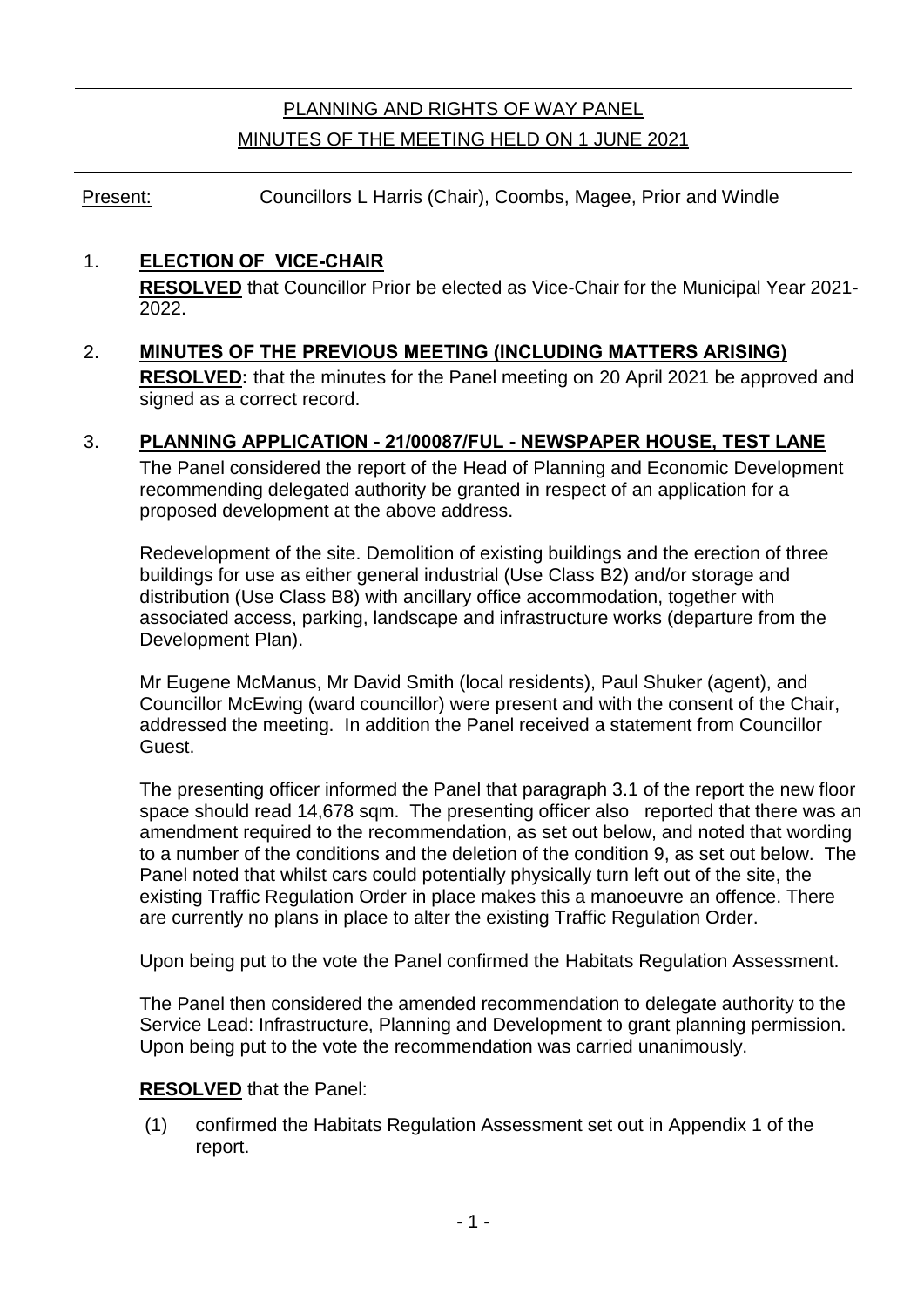- (2) Delegated to the Head of Planning & Economic Development to grant planning permission subject to the planning conditions recommended at the end of this report and the completion of a S.106 Legal Agreement to secure the following mitigation:
	- (i) Submission of a highway condition survey to ensure any damage to the adjacent highway network attributable to the build process is repaired by the developer
	- (ii) The submission, approval and implementation of a Travel Plan for both the commercial and residential uses to promote sustainable modes of travel in accordance with saved Policy SDP4 of the City of Southampton Local Plan Review and policies CS18 and CS25 of the adopted LDF Core Strategy.
	- (iii) Submission of a Training & Employment Management Plan committing to adopting local labour and employment initiatives (for both construction and operational phases), in accordance with Policies CS24 & CS25 of the Local Development Framework Core Strategy Development Plan Document - Adopted Version (as amended 2015) and the adopted SPD relating to Planning Obligations (September 2013).
	- (iv) The submission, approval and implementation of a Carbon Management Plan setting out how the carbon neutrality will be achieved and/or how remaining carbon emissions from the development will be mitigated in accordance with policy CS20 of the Core Strategy and the Planning Obligations SPD (September 2013)
	- (v) Provision of public art in accordance with the Council's Public Art Strategy and the Council's Developer Contributions Supplementary Planning Document.
	- (vi) Provision of on-site CCTV coverage and monitoring in line with Policy SDP10 of the City of Southampton Local Plan Review (March 2006) as supported by LDF Core Strategy policies CS13 and CS25.
	- (vii) The submission, approval and implementation of a Servicing Management Plan which includes the routing of servicing vehicles for the operation of the development.
	- (viii) The submission, approval and implementation of a Demolition and Construction Management Plan which includes details to minimise impacts from noise, vibration, dust and odour for all operations, as well as proposals to monitor these measures at the site boundary to ensure emissions are minimised beyond the site boundary; lorry routing and timing to reduce congestion and; the use of Euro IV standard or equivalent HGVs.
	- (ix) The submission, approval and implementation of a Demolition and Construction lorry routing plan to reduce congestion.
- (3) That authority be granted to the Head of Planning and Economic Development to add, vary and /or delete relevant parts of the Section 106 agreement and/or conditions as necessary.
- (4) That in the event that the legal agreement is not completed within a reasonable period following the Panel meeting, the Head of Planning and Economic Development be granted authority to refuse permission on the ground of failure to secure the provisions of the Section 106 Legal Agreement.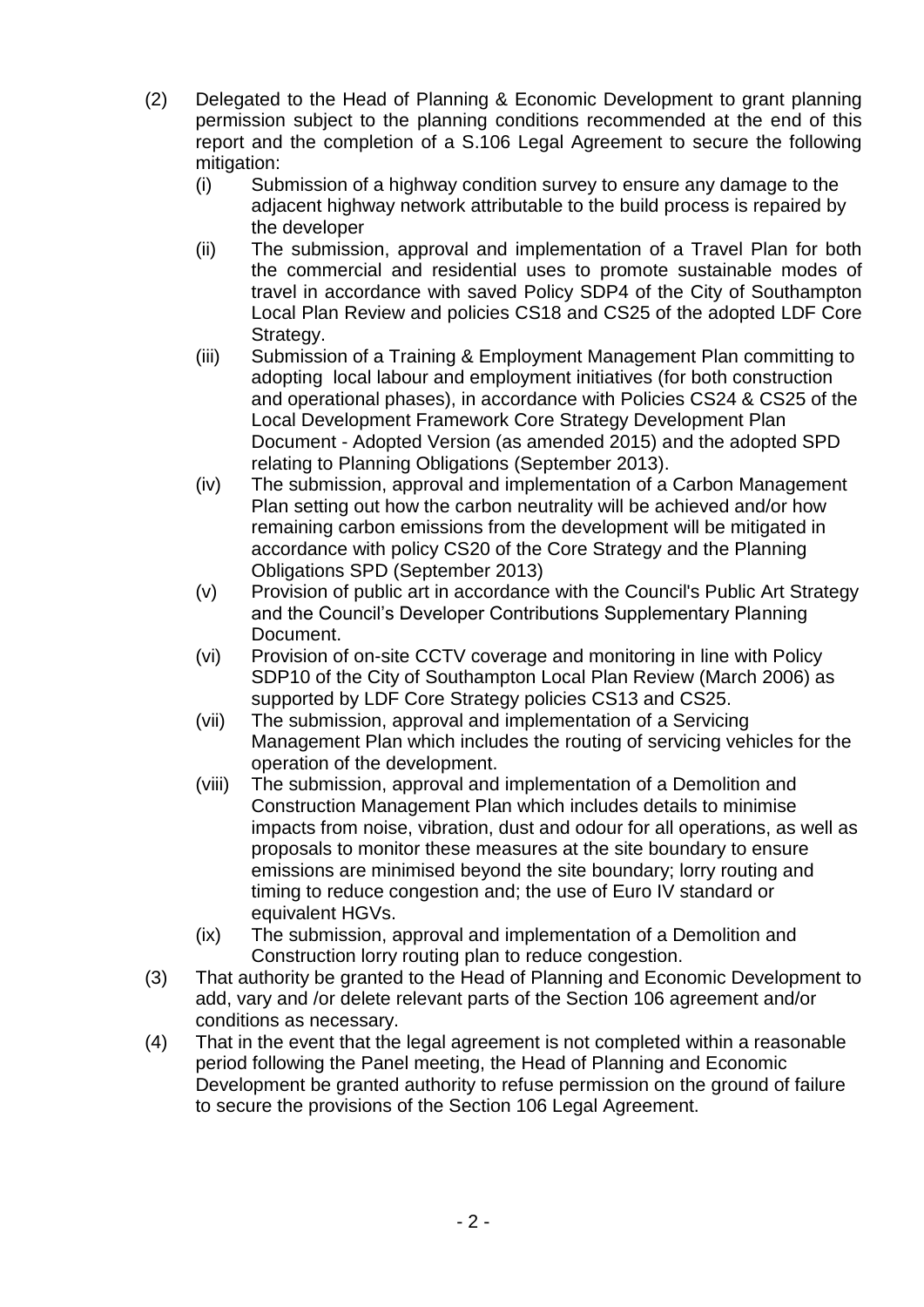# **Amended Conditions**

# **4. Landscaping, lighting & means of enclosure detailed plan (Pre-Commencement)**

Notwithstanding the submitted details, before the commencement of any site works, excluding site clearance, demolition and preparation works, a revised detailed landscaping scheme and implementation timetable shall be submitted to and approved by the Local Planning Authority in writing, which includes:

- (i) proposed finished ground levels or contours; means of enclosure; car parking layouts; other vehicle pedestrian access and circulations areas, hard surfacing materials, external lighting, structures and ancillary objects (refuse bins etc.);
- (ii) planting plans; written specifications (including cultivation and other operations associated with plant and grass establishment); schedules plants, noting species, plant sizes and proposed numbers/planting densities where appropriate to include feather and whip planting within the landscape area to the west of units 1 and 2 and climbing plants to screen service yard security fencing;
- (iii) An accurate plot of all trees to be retained and to be lost together with 1219 replacements, hedgerow planting and a greater variety of native trees species and to include large tree species;
- (iv) details of any proposed boundary treatment, including retaining walls and;
- (vi) a landscape management scheme which includes a woodland management plan for retained and replacement trees and vegetation on the site which shall ensure replacement and existing hedgerow be maintained at a height of between 2 and 3 metres and a cutting regime which shall avoid cutting of hedgerows within the site.

The approved hard and soft landscaping scheme (including parking) for the whole site shall be carried out prior to occupation of the building or during the first planting season following the full completion of building works, whichever is sooner. The approved scheme implemented shall be maintained for following its complete provision, with the exception of boundary landscaping which shall be retained as approved for the lifetime of the development.

Any trees, shrubs, seeded or turfed areas which die, fail to establish, are removed or become damaged or diseased, within a period of 5 years from the date of planting shall be replaced by the Developer in the next planting season with others of a similar size and species unless the Local Planning Authority gives written consent to any variation. The Developer shall be responsible for any replacements for a period of 5 years from the date of planting.

REASON: To improve the appearance of the site and enhance the character of the development in the interests of visual amenity, to ensure that the development makes a positive contribution to the local environment and, in accordance with the duty required of the Local Planning Authority by Section 197 of the Town and Country Planning Act 1990

# **17. Demolition and Construction Management (Pre-commencement)**

Before any development or demolition works are commenced, a Demolition and Construction Management Plan shall be submitted to and approved in writing by the Local Planning Authority which shall include details of:

a) Details of methods for pollution control to ensure that no pollution (such as debris from dust or surface run off) is able to enter the water.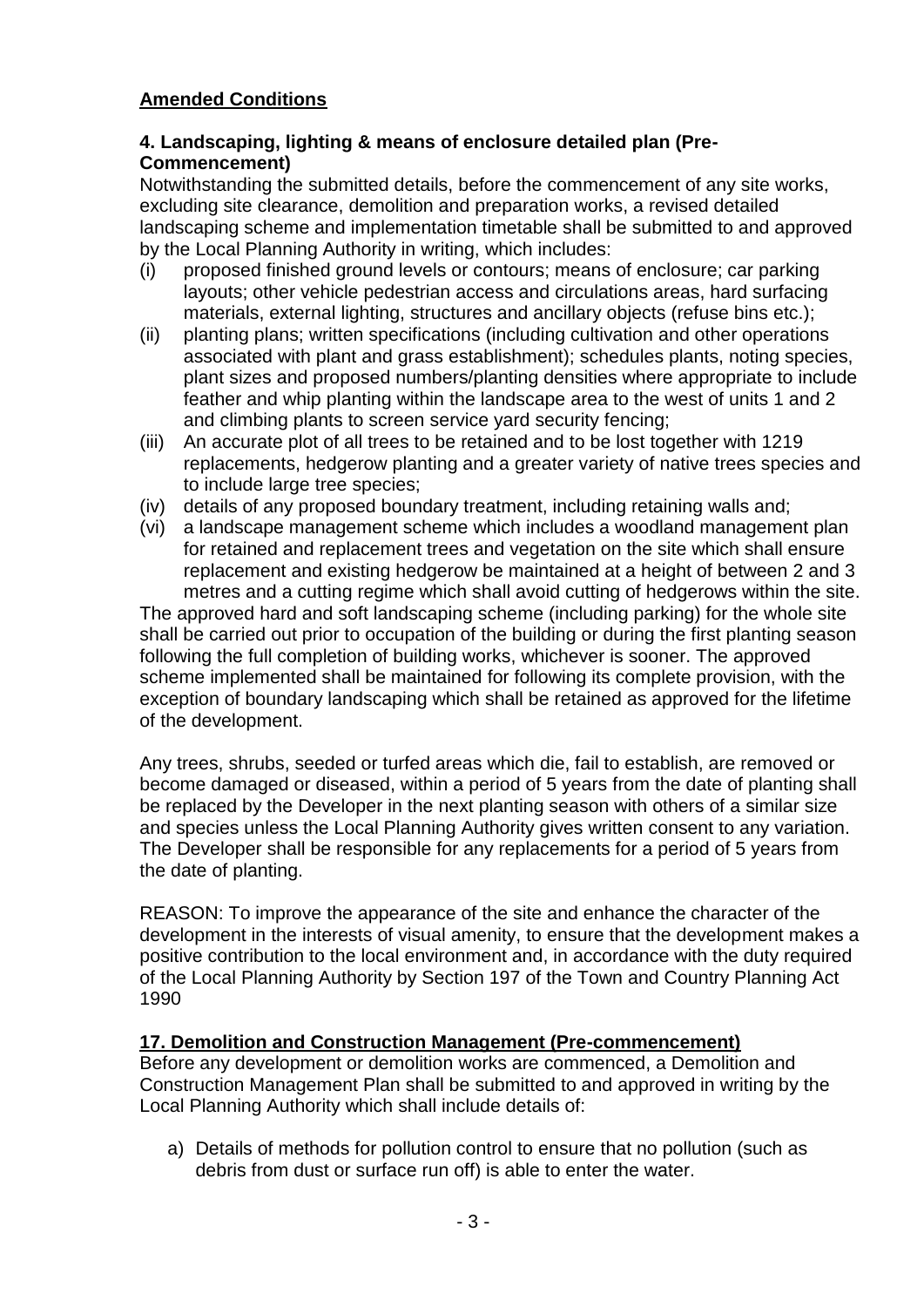- b) Details on the storage and disposal of waste on site
- c) Details on how sediment/concrete/other debris that may be accidently released during construction will be captured to prevent entering the water
- d) Details of Biosecurity to ensure that all equipment brought onto site does not bring any contaminants such as invasive species onto the site and into the waters.
- e) parking of vehicles of site personnel, operatives and visitors;
- f) loading and unloading of plant and materials;
- g) details of cranes and other tall construction equipment (including the details of obstacle lighting)
- h) details of temporary lighting
- i) storage of plant and materials, including cement mixing and washings, used in constructing the development;
- j) treatment of all relevant pedestrian routes and highways within and around the site throughout the course of construction and their reinstatement where necessary;
- k) measures to be used for the suppression of dust and dirt throughout the course of construction as well as proposals to monitor these measures at the site boundary to ensure emissions are minimised beyond the site boundary
- l) The use of Euro IV standard or equivalent HGVs to minimise pollution
- m) details of construction vehicles wheel cleaning; and,
- n) details of how noise emanating from the site during construction will be mitigated.

The approved Demolition and Construction Management Plan shall be adhered to throughout the development process unless agreed otherwise in writing by the local planning authority.

REASON: In the interest of air quality, local water courses, the health and safety, protecting the amenity of local land uses, neighbouring residents, and the character of the area and highway safety.

# **Cycle storage facilities (Pre-Use)**

Before the development hereby approved first comes into occupation, details of secure and covered storage to achieve the maximum number of Development Plan spaces for bicycles shall be submitted to and approved in writing by the Local Planning Authority. The details shall include both visitor and staff cycle storage. The cycle storage together with the associated shower and changing facilities shall be provided in accordance with the approved details before each unit first comes into use. The storage and facilities shall be thereafter retained as approved for the lifetime of the development.

REASON: To encourage cycling as an alternative form of transport.

# 4. **PLANNING APPLICATION - 20/01235/FUL - 93 - 99 BELGRAVE ROAD**

The Panel considered the report of the Head of Planning and Economic Development recommending that conditional planning permission be granted in respect of an application for a proposed development at the above address.

Use of site for recycling of metals including erection of workshop building and use of land for siting of temporary offices.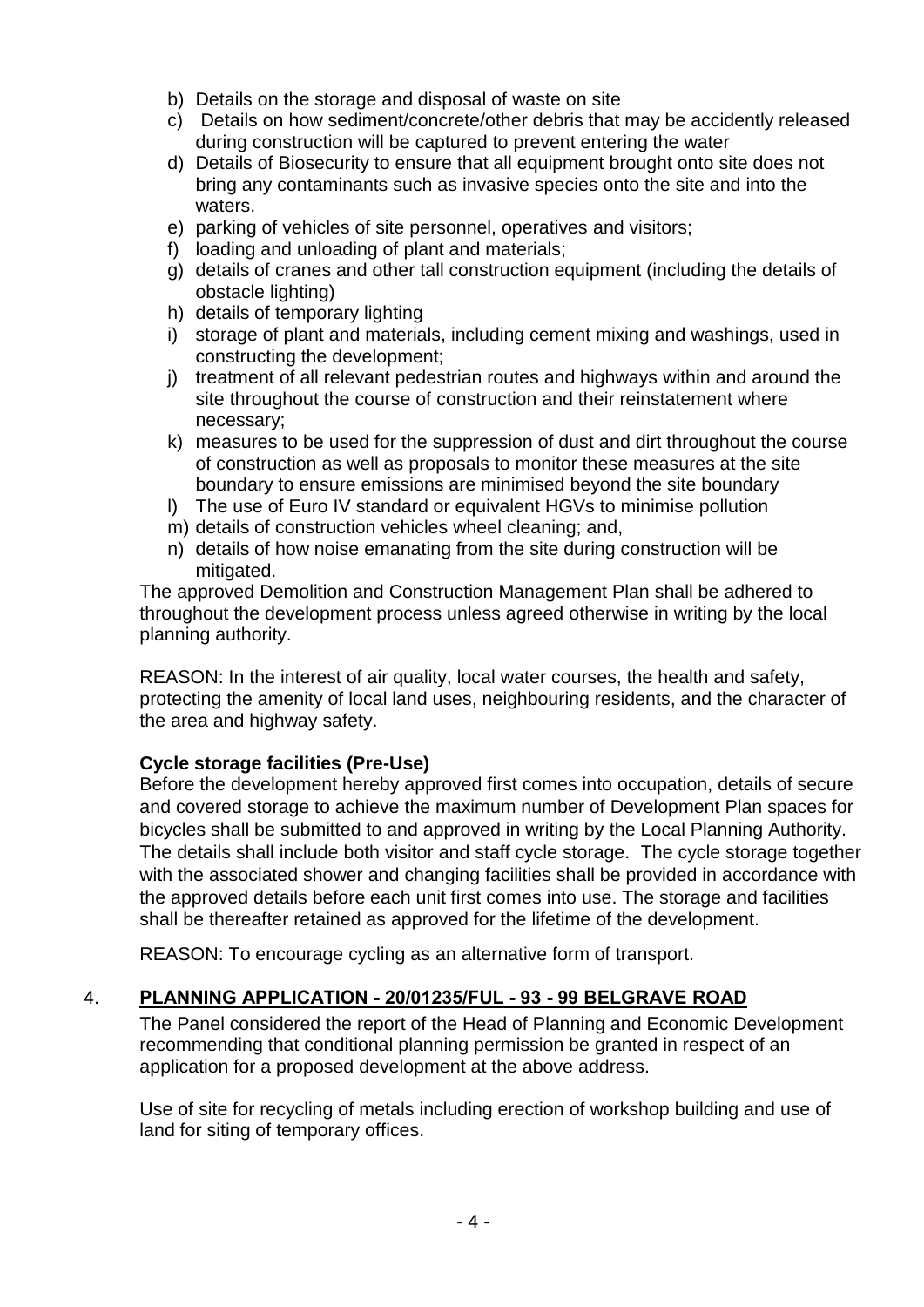Dr Devine, Mr Hanna (local residents objecting), David Jobbins (agent), Robert Clarke (supporter) and Councillor Savage (ward councillor) were present and with the consent of the Chair, addressed the meeting.

The presenting officer reported the Hampshire Fire and Rescue Services had stated that they had no objection to the application. The City's scientific officer had also raised no objection to use of an oxyacetylene torch. The presenting officer reported amendments to the conditions 7, 13, 14 and 19, and an additional condition that would restrict vehicle movements as set out below.

The Panel requested and officers agreed that additional conditions be added to the report that would deal with ventilation, onsite storage, hours of work for demolition/ clearance and construction and refuse and Recycling, as set out below.

The Panel then considered the recommendation to grant conditional planning permission with the amended and additional conditions. Upon being put to the vote the recommendation was carried unanimously.

**RESOLVED** that planning permission be approved subject to the conditions set out within the report and any additional or amended conditions set out below.

### **Amended Conditions**

#### **7 Hours of Use (Performance)**

The use hereby approved shall not operate outside the following hours: Monday to Friday 08:30 – 18:00. And shall not operate during public holidays.

REASON: To protect the amenities of the occupiers of existing nearby residential properties.

### **13 Noise Report - Full compliance. (Performance)**

The development hereby approved will be carried out in full accordance with the noise impact assessment, Technical report R8796-1 rev 1 Dated February 2021 including maximum noise levels generated, all recommendations, equipment and working practices for the lifetime of the development. For the avoidance of doubt the recommendations and working practices include:

- Re-orientation of bays and uses within the site (agreed as set out on the amended plans);
- Erection of a 6m high acoustic barrier within the site which will fully eliminate line of sight between the offloading/working area and all receptors in Roxan Mews; and shall be constructed from an impervious material with a surface density no less than 12 kg/m2.
- Provision of acoustic insulation within workshop building.
- A commitment to keep doors and windows to the workshop closed when plant is operated internally;
- No recycling of end of life vehicles; and
- Offloading of products into the reception bay will need to be undertaken with care and in accordance with a noise management plan which will include unloading by hand or a crane/material handler fitted with a clamshell grab only.

REASON: To protect the amenities of nearby residents.

#### **14 Noise management plan (Pre-occupation)**

Prior to the occupation of the site a noise management plan, listing methods to reduce noise generation at the site, shall be submitted to and approved in writing by the local planning authority. All staff members, prior to starting their employment, shall be made aware of the noise management plan and the metal recycling operations on site shall be carried out in accordance with the plan throughout the lifetime of the development.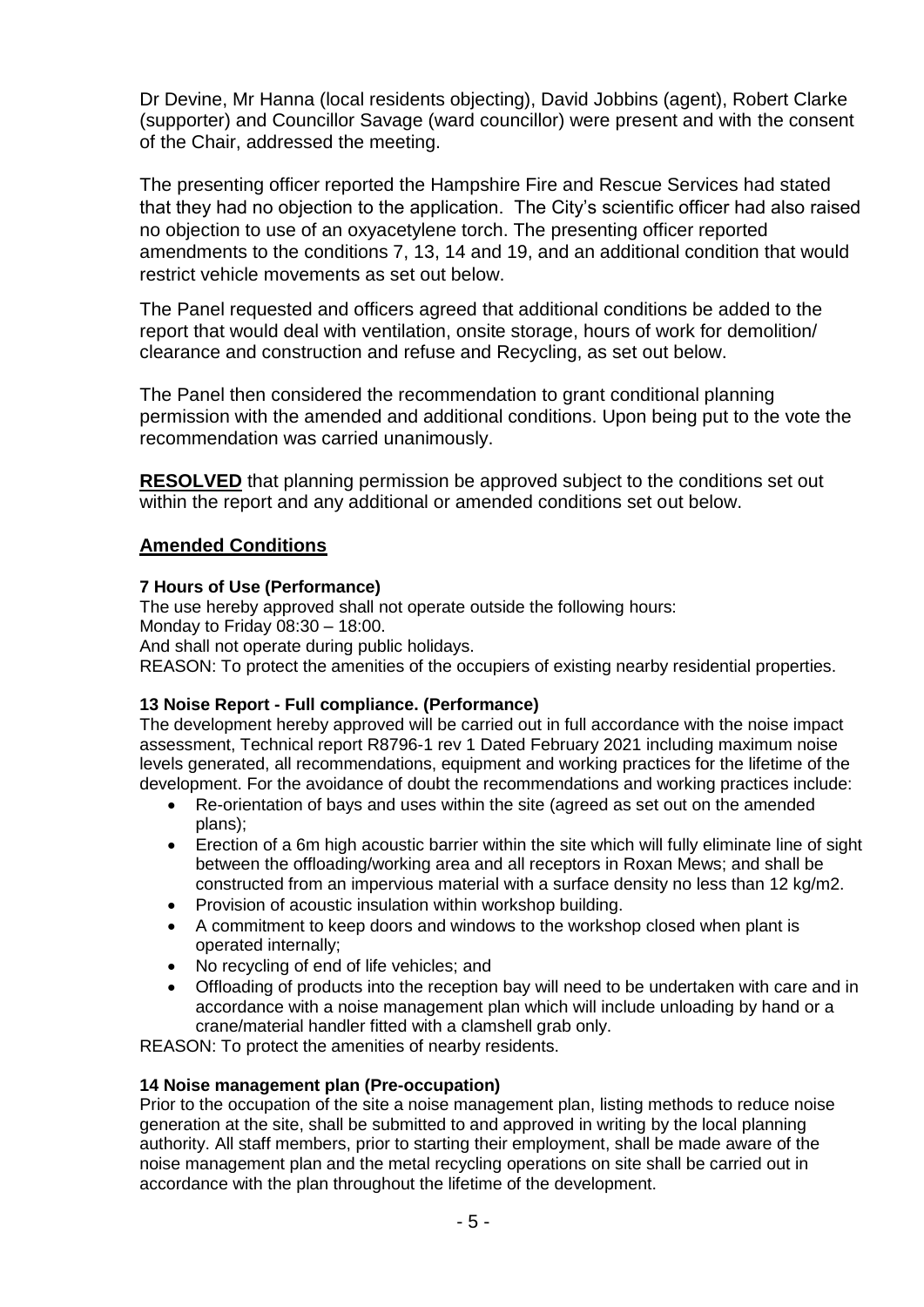The plan will include details of, but not be exclusively limited to, the points listed below:

- The method of careful offloading of products into the reception bay by hand or a crane/material handler fitted with a clamshell grab.
- Metal articles must be carefully lowered to the ground or into storage containers when using the crane/material handler fitted with a clamshell grab and shall at no time be dropped from height.
- At no time shall metal articles be thrown onto the floor, into piles, bins, skips or any other storage container.
- The specification of acoustic insulation required within the workshop building.
- No idling of vehicles when not in use.
- No use of angle grinders.
- No external storage outside of the designated bays of any materials not held within a container.

REASON: In the interests of local visual amenity including amenities enjoyed by nearby residents.

#### **19 Dust Suppression (Performance)**

During times of dry weather, and when metal articles arrive on site which bring with them dust that could be blown off site whilst being processed, dust suppression measures shall be used to prevent dust from leaving the site which unless otherwise agreed in writing shall be achieved by dampening metal articles with water prior being unloaded onto site.

REASON: To prevent dust from being transferred from the site onto adjacent sites and; in particular, to protect the amenities enjoyed by the occupiers of adjacent residential properties.

### **Additional Conditions**

#### **Restricted vehicle movements (trip number & vehicle size restriction) (performance)**

#### *Restricted vehicle movements (trip number & vehicle size restriction) (performance)*

No more than 4 trips (2 in, 2 out) shall be made by heavy goods vehicles, with 'heavy' being defined as any vehicle larger than 3.5 tonnes or with more than 2 axels, for the purposes of the bulk delivery of metal articles in association with permission hereby approved.

No vehicles exceeding 26 tonnes, or which are articulated; or which have more than 3 axels, shall enter the site or service/deliver to/from the site in association with the permission hereby approved.

REASON: As a means of limiting the scale of operation owing the information provided and in the interests of the amenities of the neighbouring residential occupiers.

#### **Extract Ventilation (Pre-Commencement)**

The use of any extract ventilation systems within the workshop building shall not take place until a written scheme for the control of noise, fumes and odours from extractor fans and other equipment have been submitted to and approved in writing by the Local Planning Authority. The mechanical ventilation of the building shall thereafter be carried out in accordance with agreed written scheme throughout the lifetime of the development.

REASON: To protect the amenities of the occupiers of existing nearby properties.

#### **Onsite storage limitation (Performance)**

At no time shall the site be used for the storage of caravans or mobile homes, vehicles not associated within the hereby approved business, end of life vehicles, or vehicle parts including tyres; and at no time shall vehicle batteries be stored outside of the workshop building. REASON: In the interests of limiting the operation and scale of operation on site to protect the amenities of the occupiers of existing nearby properties.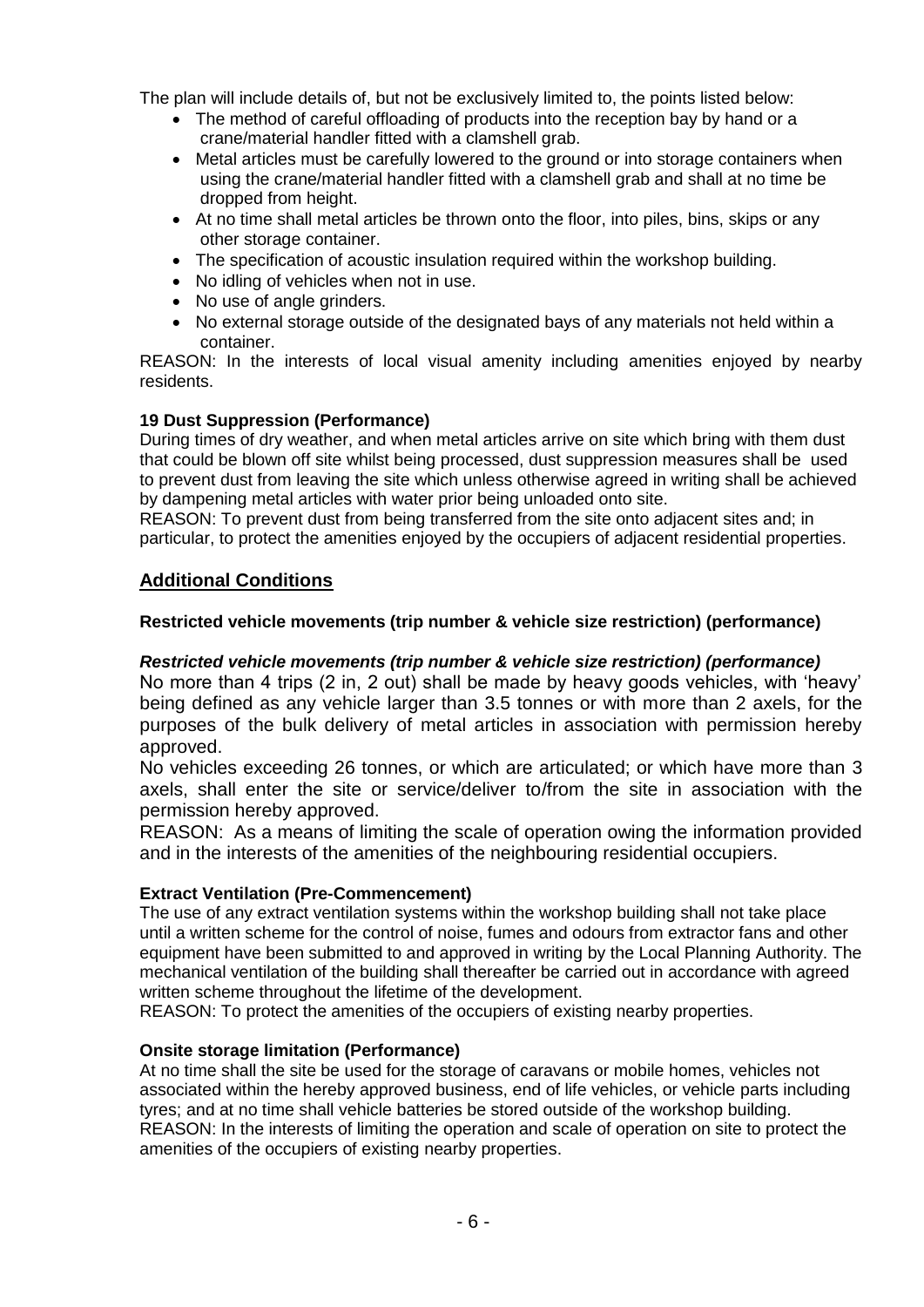### **Hours of work for Demolition / Clearance / Construction (Performance)**

All works relating to the demolition, clearance and construction of the development hereby granted shall only take place between the hours of:

Monday to Friday 08:30 to 18:00 hours

And at no time on weekends and recognised public holidays.

Any works outside the permitted hours shall be confined to the internal preparations of the buildings without audible noise from outside the building, unless otherwise agreed in writing by the Local Planning Authority.

REASON: To protect the amenities of the occupiers of existing nearby residential properties.

#### **Refuse & Recycling (Pre-Commencement)**

Prior to the commencement of development, details of storage for refuse and recycling (not metal) shall be submitted to and approved in writing by the Local Planning Authority. The storage shall be provided in accordance with the agreed details before the development is first occupied and thereafter retained as approved. Unless otherwise agreed by the Local Planning Authority, except for collection days only, no refuse shall be stored to the front of the development hereby approved.

REASON: In the interests of visual amenity, the amenities of future occupiers of the development and the occupiers of nearby properties and in the interests of highway safety.

### 5. **PLANNING APPLICATION - 21/00044/OUT - 60A THE AVENUE**

The Panel considered the report of the Head of Planning and Economic Development recommending delegated authority be granted in respect of an application for a proposed development at the above address.

Redevelopment of the site. Erection of a 2.5-storey building containing 6 flats (3 x 2 bed, 3 x 1-bed) with associated parking and cycle/refuse storage (Outline application seeking approval for Access, Appearance, Layout and Scale) (Resubmission 20/01054/OUT) (Amended).

John Langram (local resident/ objecting), Adi Paplampu (agent), and Councillors Shields and Leggett (ward councillors) were present and with the consent of the Chair, addressed the meeting. In addition a statement from Mr David Parker was read to the Panel.

The presenting officer reported that questions had been raised in regard to the right of access to the site and noted that the recommendation would be dependent on the results of a bat survey.

Upon being put to the vote the Panel confirmed the Habitats Regulation Assessment.

The Panel then considered the recommendation to delegate authority to the Head of Planning and Economic Development to grant planning permission. Upon being put to the vote the recommendation was lost.

A further motion to refuse planning permission for the reasons set out below was then proposed by Councillor L Harris and seconded by Councillor Prior.

|                 | RECORDED VOTE to refuse planning permission.  |
|-----------------|-----------------------------------------------|
| FOR:            | Councillors L Harris, Prior, Magee and Windle |
| <b>AGAINST:</b> | <b>Councillor Coombs</b>                      |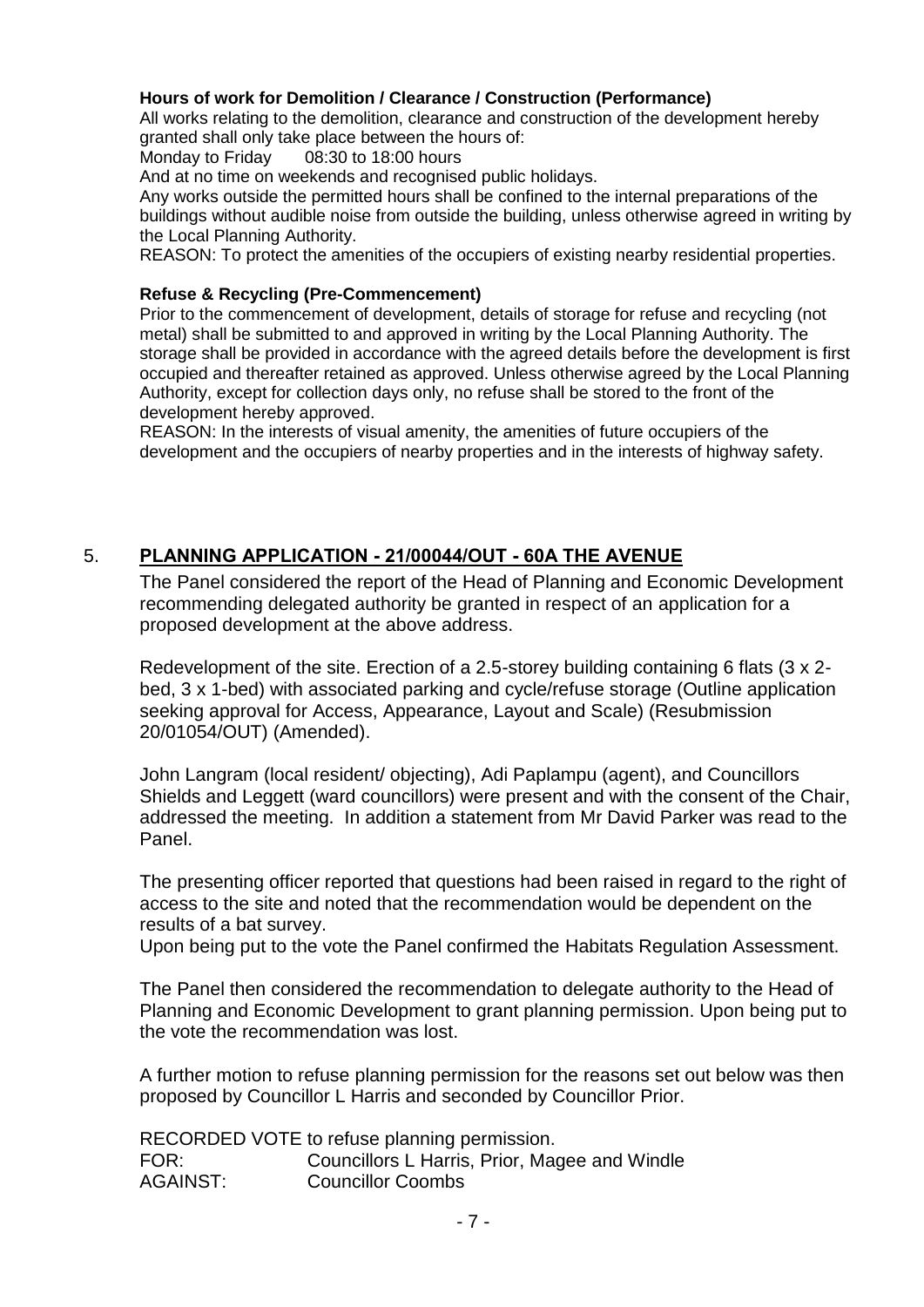**RESOLVED** to refuse planning permission for the reasons set out below:

# **Reasons for Refusal:**

### Reason 1 - Overdevelopment

Whilst recognising the applicant's proposed reuse of previously developed land the nature of proposed site redevelopment in relation to its local context and character is, in the opinion of the Local Planning Authority, symptomatic of an overdevelopment and over-intensive use of the site by reason of:-

- i. An excessive net residential density level which is significantly above adopted Policy and the required density range of housing for this location and context;-
- ii. The overspill street parking impact from a development with limited on-site private car parking would adversely harm the residential amenity of local residents being able to conveniently park close to their homes by displacing the availability of kerbside parking spaces and increasing the burden on existing residents to enforce parking within nearby private roads;
- iii. Three flats fall short of the minimum internal floorspace standards set out in the Nationally Described Space Standards (March 2015) and therefore will create poor living conditions for future residents.

As such, the proposal would prove contrary to saved policies SDP1(i), SDP7, HE1 of the Local Plan Review (amended March 2015) and CS5, CS14, CS18, CS19 of the Core Strategy (amended March 2015) as supported by the relevant guidance set out in the Council's Parking Standards Supplementary Planning Document (2011), the adopted Residential Design Guide Supplementary Planning Document (Adopted 2006) as supported by The Avenue Conservation Area Appraisal & Management Plan (2013).

### *Reason 2 – Bat Survey*

The bat emergence survey submitted does not adequately assess whether there is any potential adverse harm to protected bat species as the result of the building demolition and therefore the proposed development could cause unacceptable harm to protected species and prove contrary to saved policy NE4 of the Local Plan Review (amended March 2015) and policy CS22 of the Core Strategy (amended March 2015).

*Reason 3 – Lack of Section 106 or unilateral undertaking to secure planning obligations In the absence of a completed Section 106 legal agreement to support the development the application fails to mitigate against its wider direct impacts in the following areas:*

- i. Financial contributions towards site specific transport contributions for highway improvements in the vicinity of the site in line with Policy SDP4 of the City of Southampton Local Plan Review (as amended 2015), policies CS18 and CS25 of the adopted LDF Core Strategy (as amended 2015) and the adopted SPD relating to Planning Obligations (September 2013);
- ii. Submission of a highway condition survey to ensure any damage to the adjacent highway network attributable to the build process is repaired by the developer;
- iii. Either a scheme of measures or a financial contribution to mitigate against the pressure on European designated nature conservation sites in accordance with Policy CS22 of the Core Strategy and the Conservation of Habitats and Species Regulations 2010; and,